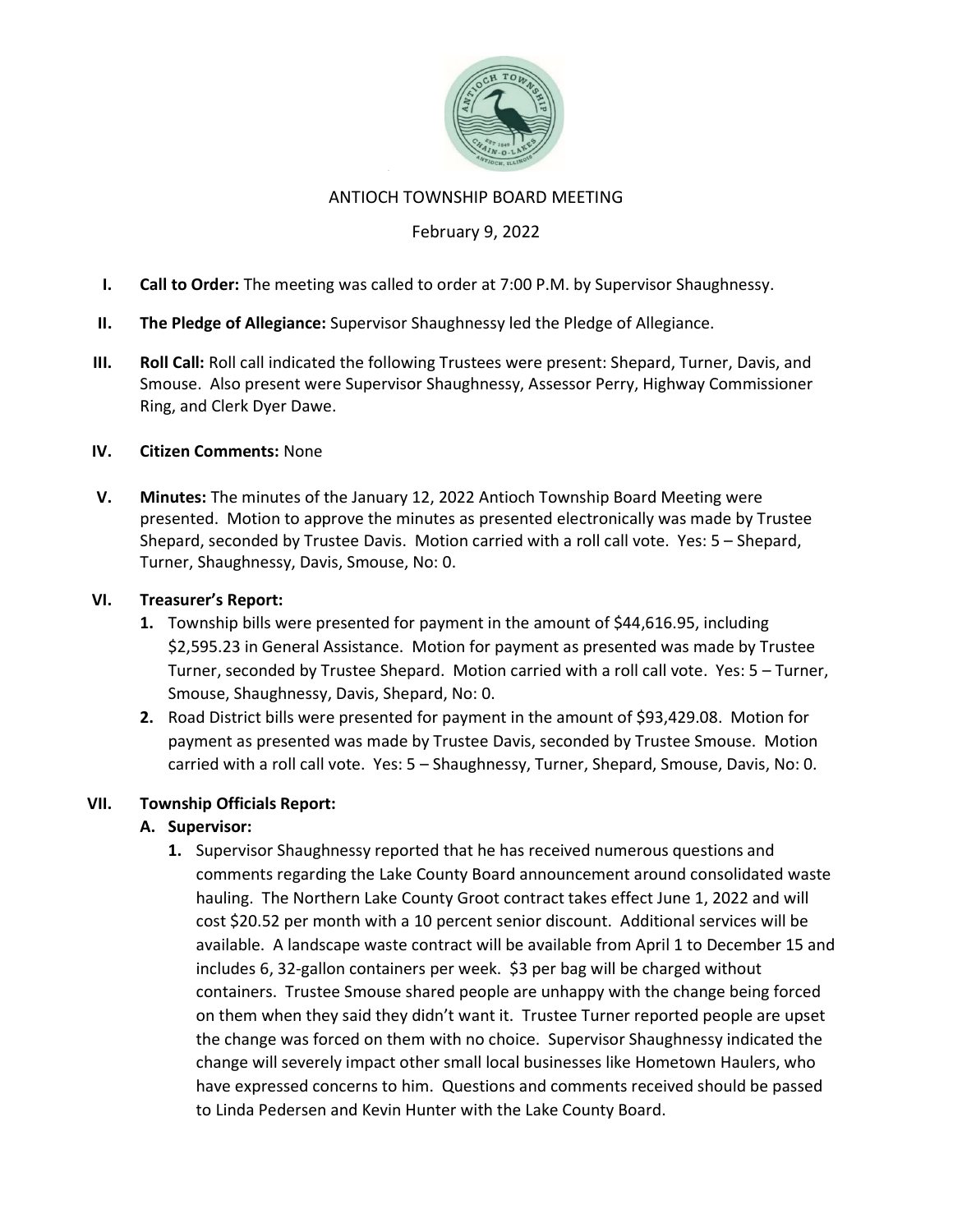- 2. Supervisor Shaughnessy provided a community center update. The report from phase 1 was good. Phase 2 will be a title search and an ALTA survey. That has to be completed before the Village turns over the deed to the property.
- 3. Supervisor Shaughnessy discussed committee capital budget projects. Senior Services has plans for next year. Transportation has \$8,000.00 put aside, possibly more with a shuttle bus for seniors and the need for an additional CDL with P endorsement driver. Finance is working on obtaining grant money. Parks needs to itemize work by project. The board was asked to look at their respective committee work to develop a plan with objectives for the next year or two on how to spend money. The plan should include dollar amount committed and capital funds. Trustee Turner recommended adding ongoing maintenance costs for parks and the new building to the plan. Supervisor Shaughnessy reported that 40% of revenue is for reserves, approximately \$480,000.00. Approximately \$250,000.00 is set aside for first quarter expenses since the Township is operating on no budget during most of the first quarter of the year.

## B. Clerk:

- 1. All elected officials must complete Statement of Economic Interest forms by May 1, 2022. Lake County anticipates sending out the e-mails the first week of March. The form changed this year. Additional information on the changes will be passed along.
- 2. The Annual Town Meeting is April 12, 2022 at 6:30 P.M. at the Township building. The last day for 15 or more registered voters to request an agenda item for consideration by electors is March 1, 2022. The request must be in writing and submitted to the Clerk. The last day to adopt the agenda for the meeting is March 28, 2022. The agenda will be available at the March 9, 2022 board meeting for adoption. The Supervisor's Annual Financial Statement is due on March 13, 2022, 30 days before the annual town meeting and will be posted at the meeting site on April 10, 2022.
- 3. Budget Hearings will be scheduled for April 13, 2022 with the Township at 6:30 P.M., and the Road District at 6:45 P.M. The tentative budgets must be available for public inspection by March 14, 2022, 30 days prior to the hearings.
- 4. Thank you to all for completing the Annual Sexual Harassment Prevention Training, reviewing the Whistleblower Policy, and completing the acknowledgement forms.
- C. Assessor: The senior freeze post cards were sent and the applications are due in July. Proof of income is now needed and needs to be input into the County's system. The Assessor's office is assisting with this and covering up private information prior to uploading it. Paperwork can be completed at home or by appointment at the Assessor's office.

## D. Highway Commissioner: No Update

## E. Trustee Reports:

# 1. Senior Services, Trustee Davis:

a. 10 attended Grumpy Old Men at the Antioch Theatre on January 17, 2022 followed by lunch at Oliverii North. The movie, popcorn, and valet parking are free, and lunch is \$11.00. January 27, 2022, 52 people attended Badda Boom Badda Bingo. February 7, 2022, 15 attended Knives Out at the Antioch Theatre followed by lunch at Oliverii North. February 9, 2022, 40 attended West Side Story at Marriott Lincolnshire with delicious lunch and dessert. Supervisor Shaughnessy gave a big thanks to Jim McKay and Jennifer Nolde who stepped up and immediately obtained a bus so the West Side Story trip could continue when a mishap with the reserved